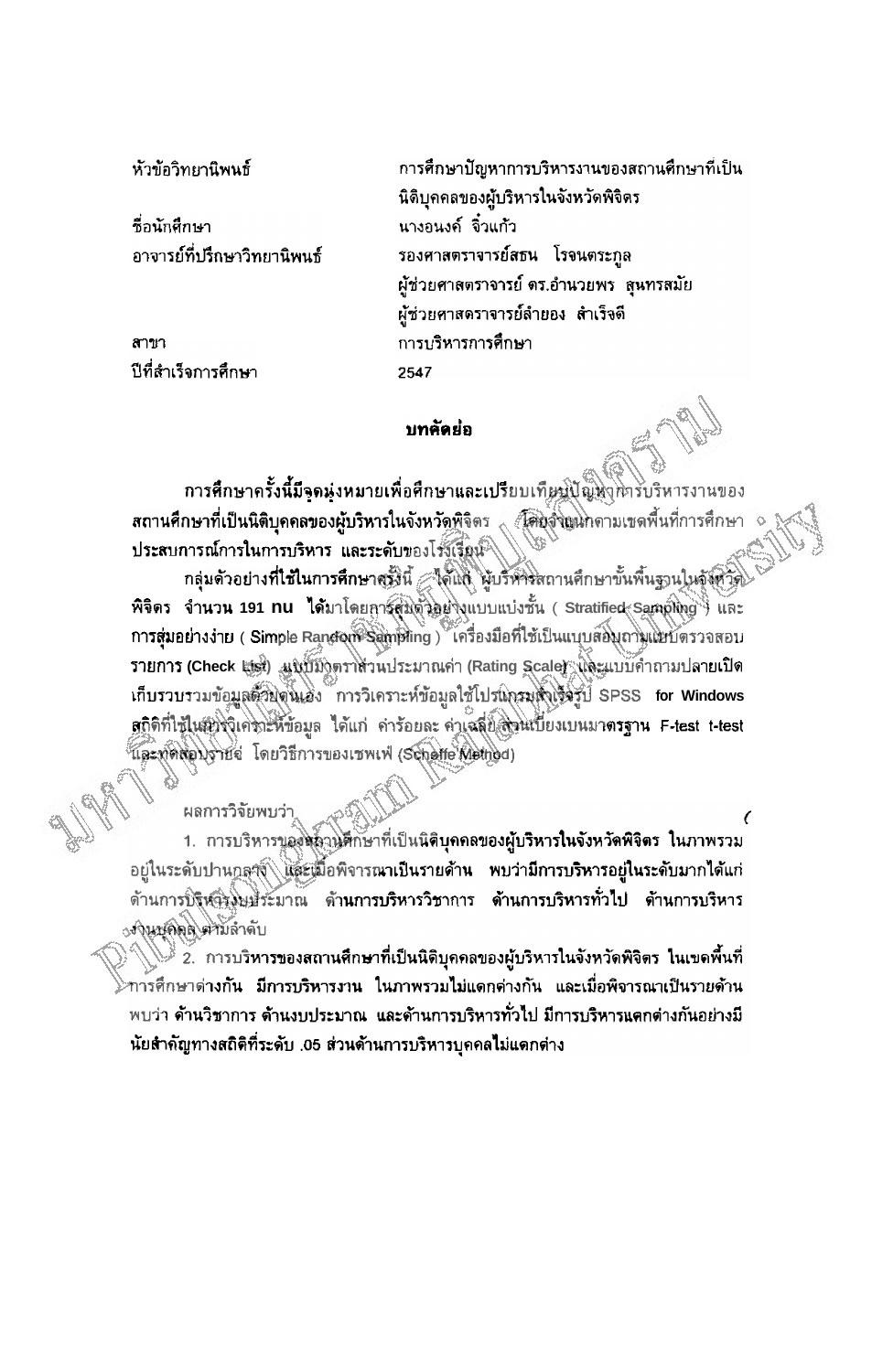3. การบริหารของสถานศึกษาที่เป็นนิติบุคคลของผู้บริหารในจังหวัดพิจิตร ที่มีประสบการณ์ ิการทำงานต่างกัน มีการบริหารงาน ในภาพรวมไม่แตกต่างกัน และเมื่อพิจารณาเป็นรายด้าน พบว่า ด้านการบริหารทั่วไป มีการบริหารแตกต่างกันอย่างมีนัยสำคัญทางสถิติที่ระดับ 0.5

4. การบริหารของสถานศึกษาที่เป็นนิติบุคคลของผู้บริหารในจังหวัดพิจิตร ที่ระดับโรงเรียน ี่ต่างกัน มีการบริหารงานในภาพรวมไม่แตกต่างกัน และเมื่อพิจารณาเป็นรายด้าน พบว่า ด้านการบริหารทั่วไป มีการบริหารแตกต่างกันอย่างมีนัยสำคัญทางสถิติที่ระดับ .05.

RIVEORECALE FOR REAL PROPERTY AND CONTROL CONTROLLER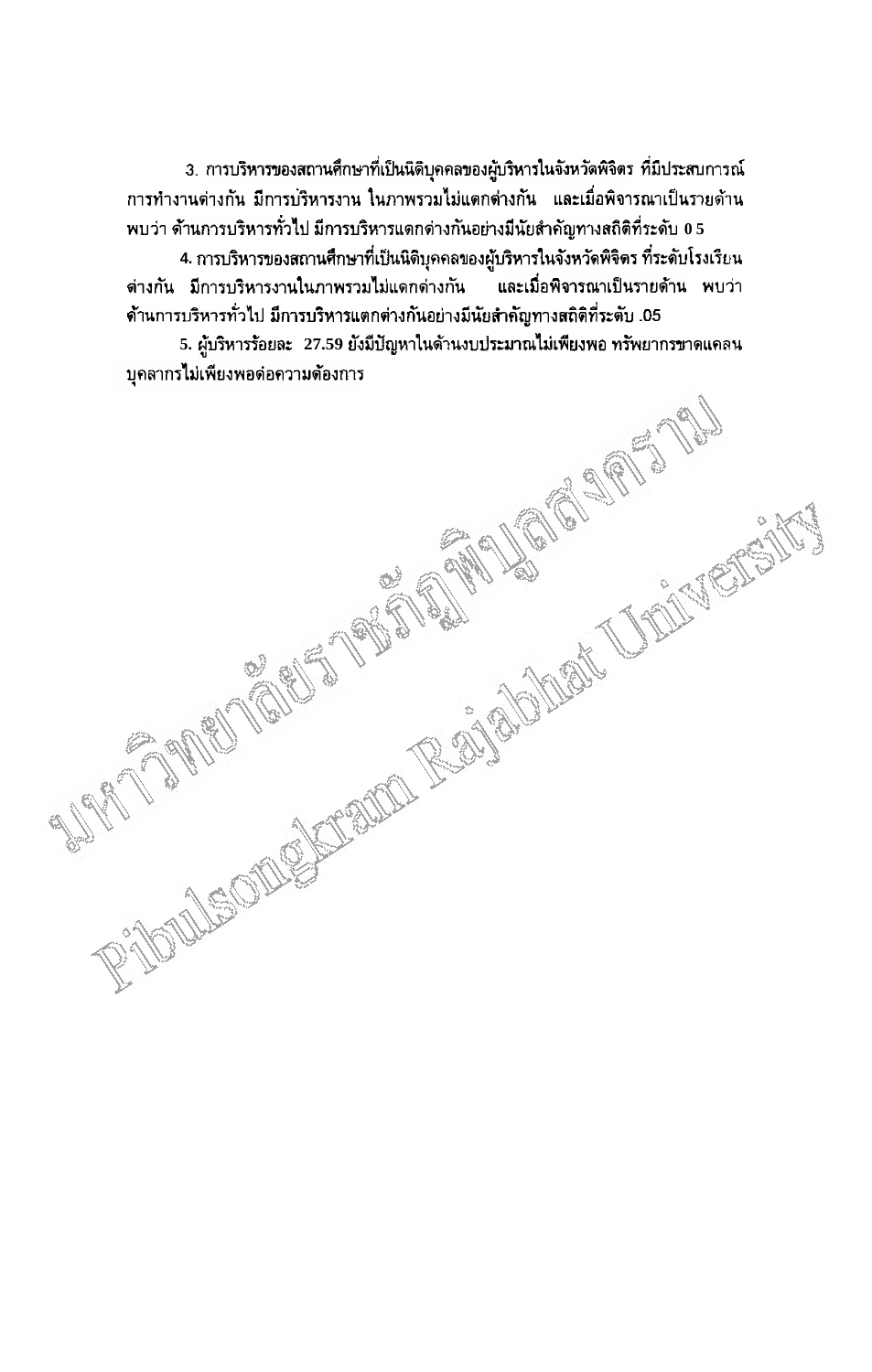**Title** STUDY PROBLEMS OF SCHOOL ADMINISTRATION AS JURISTIC PERSON OF ADMINISTRATORS IN PHICHIT PROVINCE Mrs.Anong Jewkeaw **Author Advisors** Associate professor Satana Rojanatrakul Assistant professor Dr. Amnuaypron Soonthonsamai Assistant professor Lamyong Samreddee **Educational Administration Field** 2004 Year

## **ABSTRACT**

For The purposes of this thesis were to study and compare administration as legal entity of schools in phichit. The comparison was classified administration experiences and school levels

The sampling groups were 491 school administration from stratified sampling and simple random. The instruments for this study were check list questionnaires. Rating scale guestionnaires, and opened questions. Collected by the researcher himself. Data were analyze by following statistical value : percentage. Mean. S.D. F - test t - test and pair comparing c Scheffe's method.

The study found that:

Administration as legal entity of actiobis in phichit was in middle level in general. Considering by each section could be found problems as follows : bidget administration, general administration and personnel administration.

2. Administration as legal entity of administration in different zones were not different in general. Considering in each section could be classified as follows : academic administration bidget administration general administration were significantly Different at 0.5 level, but personnel administration was not different.

3. Administration as legal entity of different experienced administration was not different in general. Considering in was section found that general administration was statistic significantly different at 0.5 level.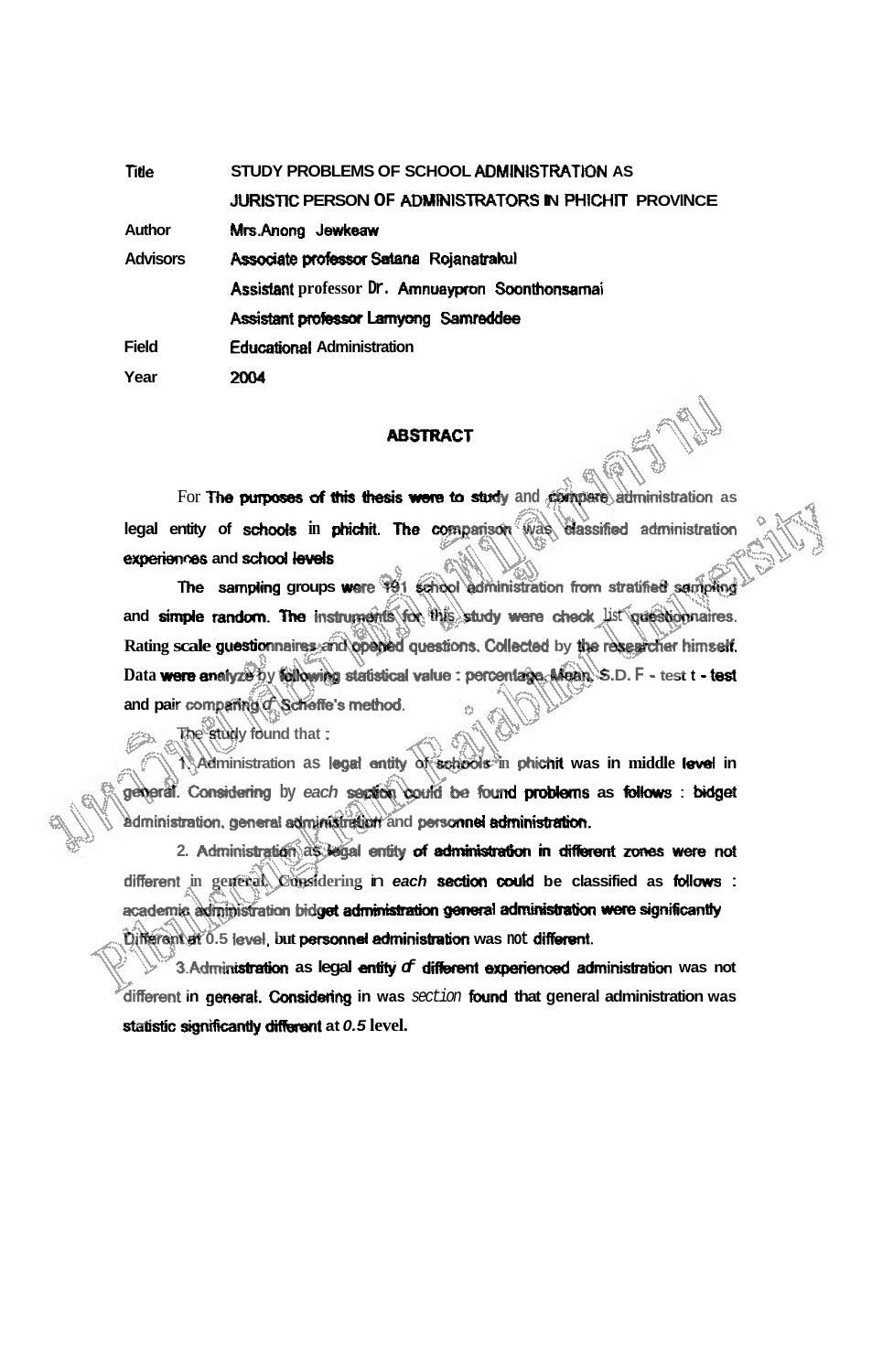4. Administration as legal entity of different sizes was not different in general. Considering in each section found that general administration was statistic significantly different at 0.5 level.

5. 27.59 percentages administrators had as a lack of budget, educational material and terchers.

RICOLLECTIONS CONTAINS ROLLED AND CONTACT OF THE RESISTENCE OF